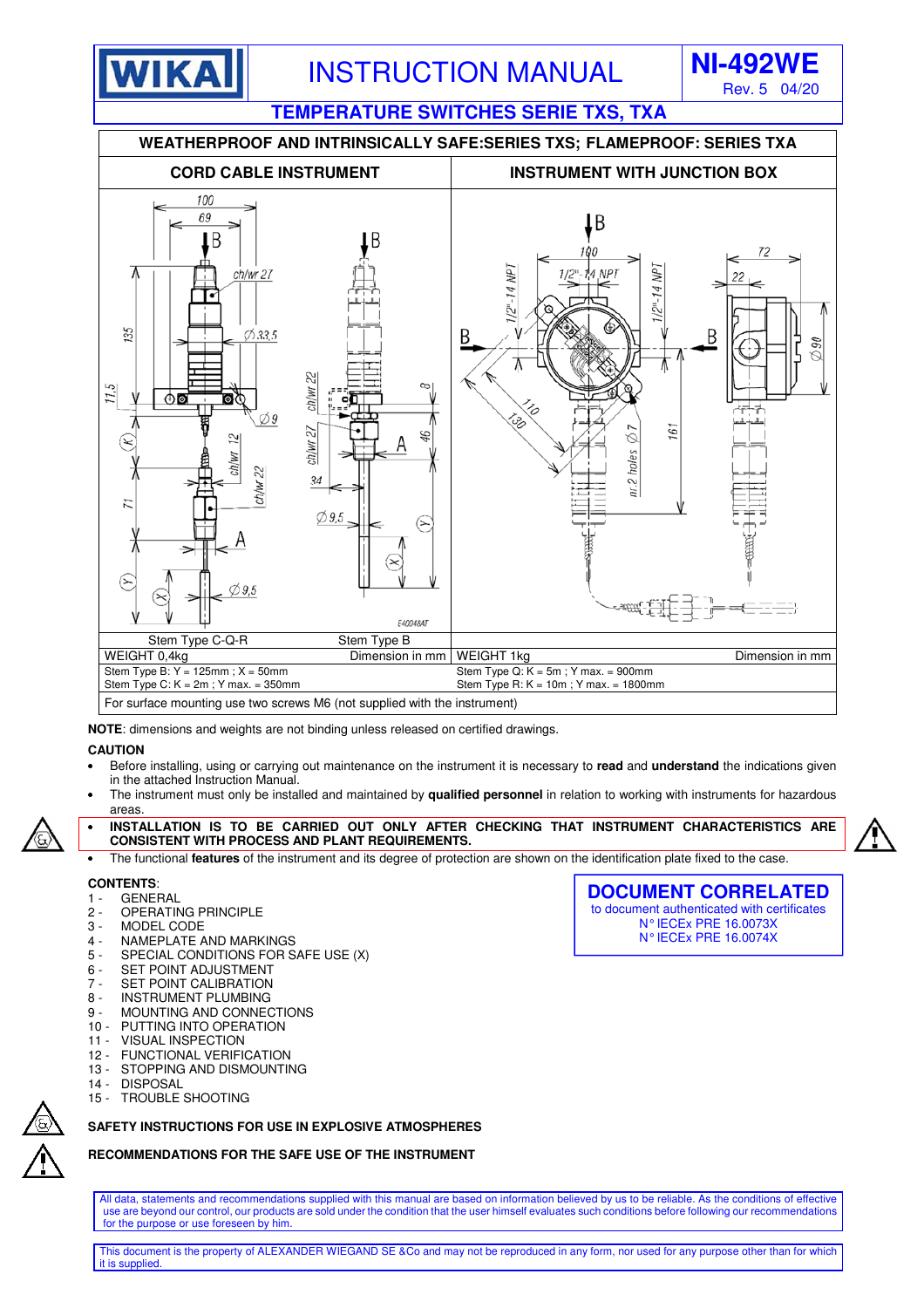

Rev. 5 04/20

## **1 - GENERAL**

#### **1.1 FOREWORD**

The wrong choice of a series or a model, as well as the incorrect installation, lead to malfunction and reduce instrument life. Failure to follow the indications given in this manual can cause damage to the instrument, the environment and persons.

#### **1.2 ALLOWED OVERRANGES**

Temperature exceeding the working range can be **allowed only for testing proposal** up to the proof temperature. **Continuous** temperature exceeding the (adjustable) "RANGE\* (see fig 1) can be applied to the instrument, provided they are clearly stated in the instrument features (see fig.1, "MAX TEMPERATURE").

The current and voltage values stated in the technical specifications and data plate must **not** be exceeded: transitory overranges can have a destructive effect on the switch.

#### **1.3 TEMPERATURES**

The temperature of the instrument is influenced by the environmental and process temperature. Special attention must be taken to avoid the exceeding of the limits specified in table 1 and 2.

For the instrument model TX\*\*B\* (stem for direct mounting) the following table is applicable

Table 1 – Temperature conditions

| Temp.<br>Classification | Ambient<br>temperature | working<br>Max<br>temperature              | Max electrical<br>rating              |
|-------------------------|------------------------|--------------------------------------------|---------------------------------------|
|                         | range (Tamb)           | (T max.)                                   | (resistive load)                      |
| T6                      | $-50+60$ °C            | Shall not exceed the                       |                                       |
| T5                      |                        | maximum                                    | 5A@24V d.c.;                          |
| Γ4                      |                        | temperature specified                      | 5A@250V a.c.<br>See nameplate of      |
| TЗ                      | $-50+85$ °C            | the nameplate<br>on<br>(see fig.1 item 5). | the instrument<br>(electrical rating) |
| Т2                      |                        |                                            |                                       |
|                         |                        |                                            |                                       |

T1 For the instrument models TX\*\*C\*, TX\*\*Q\*, TX\*\*R\* (stem for remote mounting) and TX\*\*S\* (helical bulb for ambient temperature) the following table is applicable

#### Table 2 – Temperature conditions

| Temperature<br>Classification | Ambient<br>temperature<br>range<br>(Tamb) | Max electrical rating<br>(resistive load)                    |
|-------------------------------|-------------------------------------------|--------------------------------------------------------------|
| Т6                            | $-50+60 °C$                               |                                                              |
| Τ5                            |                                           |                                                              |
| Τ4                            |                                           | 5A@24V d.c.; 5A@250V a.c.<br>See nameplate of the instrument |
| TЗ                            | $-50+85 °C$                               | (electrical rating)                                          |
| T2                            |                                           |                                                              |
|                               |                                           |                                                              |

#### **2 - OPERATING PRINCIPLE**

The operating principle is based on a pressure measuring element, connected via a capillary tube to a bulb. This system is partially filled with a volatile liquid, the residual free volume being filled by its saturated vapour. In this system a pressure is generated which is a non-linear function of bulb temperature; this pressure acts on a stainless steel diaphragm which applies a force to a stiff disc; this force is directly proportional to the temperature value to which the bulb is submitted and is contrasted by an compression spring charged by a suitable bush. When the force balance point is exceeded, the stiff disc shifts and, by means of a rigid rod, **activates one or two simultaneous release electric microswitches**. The microswitches are of the rapid release type with automatic rearm. When the temperature moves away from the set values, returning towards the normal values, the switch is rearmed.

## **3 - MODEL CODE**

See Annex 1

#### **4 - NAMEPLATE AND MARKINGS**

The instrument is fitted with a metal plate bearing all its functional characteristics and in case of flameproof or intrinsic safety execution, also the markings prescribed by standard IEC/EN 60079-0. Fig.1 shows the plate mounted on flameproof **instruments** 

#### Fig. 1 - Flameproof instruments plate



- 1 Notified body that issued the type certificate and number of said certificate.
- 2 CE marking and identification number of the notified body responsible for production surveillance.
- 3 Apparatus classification according to ATEX 2014/34/EU directive.
- 4 Type of protection and ambient temperature limits of operation. 5 Max working temperature

The following table gives the relationship between hazardous areas, ATEX Categories and Equipment Protection Level (EPL) listed on the flameproof instrument nameplate.

**Categories** 

| <b>Hazardous area</b> |         | <b>Calegories</b><br>according to<br>2014/34/EU<br>Directive (ATEX) | <b>EPL</b>   |
|-----------------------|---------|---------------------------------------------------------------------|--------------|
| Gas, vapours,<br>fog  | Zone 0  | 1G                                                                  | Gа           |
| Gas, vapours,<br>foq  | Zone 1  | 2G or 1G                                                            | Gb or Ga     |
| Gas, vapours,<br>fog  | Zone 2  | 3G, 2G or 1G                                                        | Gc, Gb or Ga |
| Dust                  | Zone 20 | 1D                                                                  | Da           |
| Dust                  | Zone 21 | 2D or 1D                                                            | Db or Da     |
| Dust                  | Zone 22 | 3D, 2D or 1D                                                        | Dc, Db or Da |

## **5 - SPECIAL CONDITIONS FOR SAFE USE (X)**

The instrument cannot be repaired (see also throubleshooting). Should the instrument be installed without a junction box require an electric connection suitable for the mode of protection chosen at the free end of the cable.

Should the instrument be installed in mines (Group I) the elettrical connection has require to be protected by chemical agents. Therefore a mounting with cable protected by tubing is mandatory.

## **6 - SET POINT ADJUSTMENT**

The compression of the spring can be regulated by means of the bush (for adjustment) in such a way that the switch is released when the temperature reaches (either increasing or decreasing) the desired value (set point). The instrument is usually supplied with the switches set at 0°C or at the lowest setting range value if this is higher than 0°C **(factory calibration)**.

The instrument is supplied with an adhesive label showing the set point calibration value. With **factory calibration** the values are not indicated on the label as these are temporary and will be modified with the definitive values. Prior to installation the instrument **must be calibrated** and the definitive calibration values written on the label.

If the instrument has been ordered with a **specific calibration**, it is a good rule to check the calibration values marked on the relevant adhesive label, prior to installation.



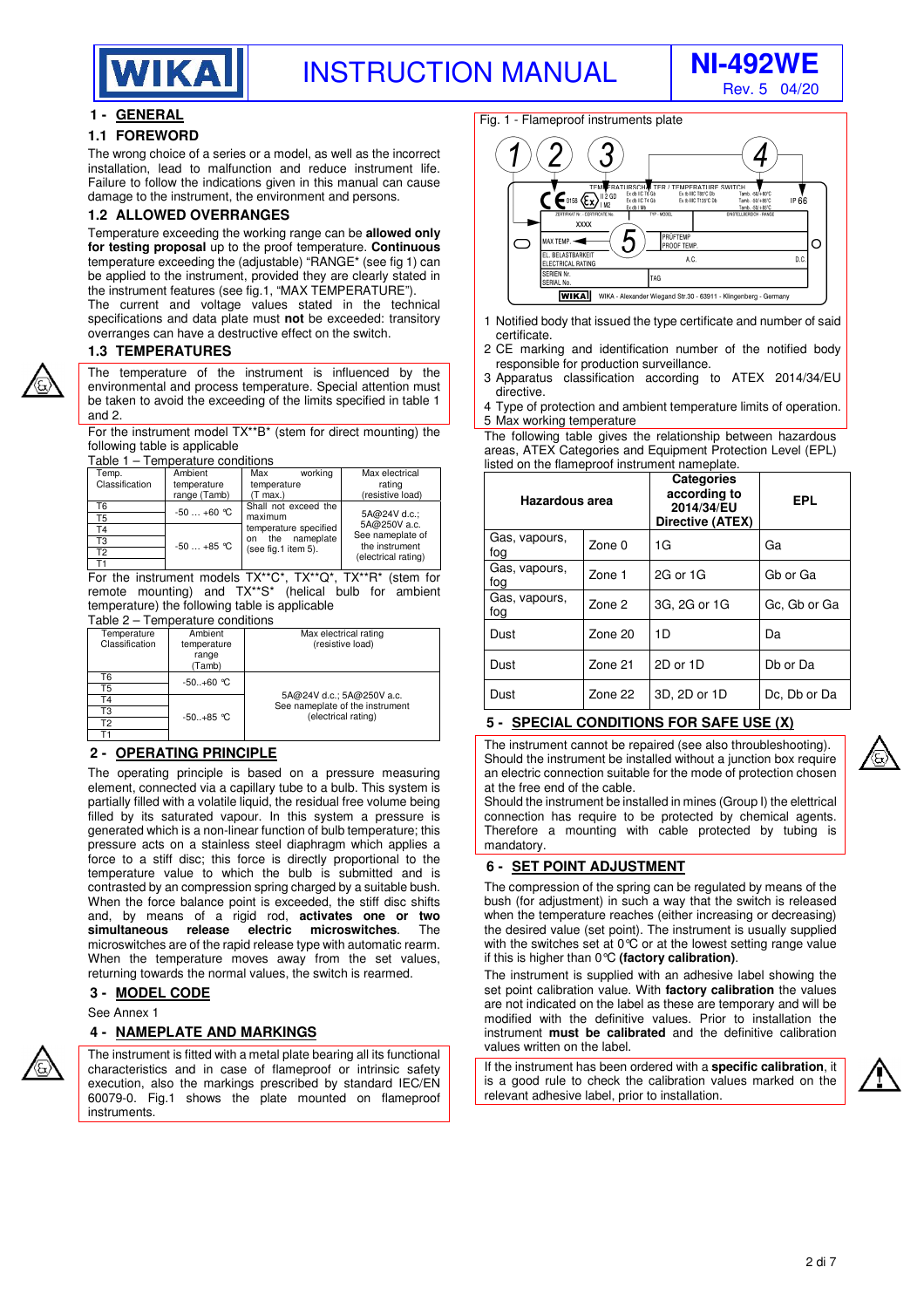



#### **The position of the adjusting bush is given in Fig. 2.**



- 
- Adjusting bush

The effect of the sense of rotation of the adjusting bush is shown on the slot cover. Rotate the bush by inserting a **3mm** dia. rod or drill into the holes on the bush itself (It recommends using a drill bit on the side of the shank).

#### **7 - SET POINT CALIBRATION**

In order to proceed with the calibration and the periodical functional verification of the instrument a suitable **calibration circuit** (Fig. 3) and of an adequate source of heat are required. The test instrument should have a measurement range approximately equal to or slightly wider than the pressure switch range and should have an accuracy consistent with the accuracy required to calibrate the set point.





#### **7.1 PRELIMINARY OPERATIONS**

Slide up the adjustment cover (Fig. 2 item 1).

## **7.2 CALIBRATION CIRCUIT AND OPERATIONS**

Prepare the control circuit as indicated in Fig.3.

If the instrument is equipped with two contacts, remember that they are released simultaneously but within the specification tolerance. The warning lamps should be connected to the terminals NA or NC according to the required contact action Fig. 4 – Color of wires and function

GDN-Internal grounding connection: color jellow/green

| Micro           |
|-----------------|
| $\sim$<br>Micro |
|                 |

Contacts status at atmospheric pressure.



**C** - Common **NA** - Normally open **NC** - Normally closed

#### **Connection between C and NA**

**•** If the circuit is open at the workin temperature, the instrument **closes** the circuit when the set point is reached with temperature **on rise** (**closure on rise**).

**•** If the circuit is closed at the working temperature, the instrument **opens** the circuit when the set point is reached with temperature **on fall** (**opening on fall**).

#### **Connection between C and NC**

**•** If the circuit is closed at the working temperature, the instrument **opens** the circuit when the set point is reached with temperature **on rise** (**opening on rise**).

• If the circuit is open at the working temperature, the instrument **closes** the circuit when the set point is reached with temperature **on fall** (**closure on fall**).

The temperature switch must be kept in the normal installation position, i.e. with the temperature connection downwards.

Modify the temperature in the circuit up to the desired microswitch set point value.

Using a **3mm** dia. rod drill into the holes on the bush (It recommends using a drill bit on the side of the shank).

Adjust its position until the relative lamp turns on (or turns off); then turn it in the opposite direction until the lamp turns off (or on). Slowly turn the bush again until the lamp turns on (or off)

#### **7.3 SET POINT VERIFICATION**

Increase the temperature up to the normal working temperature (Tw), wait the stabilization of the temperature. Modify, slowly the temperature up to the set value (Ti) and record the set point value. Write the set point value on the adhesive label.

**Note**: the verification of the repeatability have to be tested checking the set point (Ti) three times approaching the set point from the same starting point (Tw). The temperature cycles have to be performed slowly.

#### **7.4 FINAL OPERATIONS**

Disconnect the instrument from the calibration circuit.

Close the adjustment slot by sliding down the slot cover (Fig. 2, 1), then seal with lead the instrument.

Mount on pressure connection the protecting cap supplied with the instrument. It should be definitively removed only **during** the connection steps.

#### **8 - INSTRUMENT PLUMBING**

The plumbing (see Fig. 2), aimed as a guarantee against possible tampering of the calibration, can be carried out using a flexible steel wire  $(2)$ , 1 mm<sup>2</sup> in section, wound up around the case in the groove purposely provided.

#### **9 - MOUNTING AND CONNECTIONS**

#### **9.1 MOUNTING**

Mount instruments with capillary either on pipe or surface by means of the proper bracket (see Fig. 9 and 10) or direct on plant. Select a location where possible shocks and temperature variations remain within tolerable limits.

For the instrument with capillary the difference in height between bulb and case have not exceeding two meters (fig 11 and 12 distance h).

#### **9.2 INSTALLATION OF TEMPERATURE SWITCH WITH DIFFERENCE IN HEIGHT BETWEEN BULB AND INSTRUMENT ENCLOSURE GREATER THAN 2 METERS**

#### **9.2.1 TEMPERATURE SWITCHES CLASS SAMA II A**

Difference in height between bulb and instrument enclosure causes a systematic error of set point calibrated value ("bulb elevation error"). This error can be corrected during calibration using the table attached to our technical instruction **IS-TC.401E**, available on request.

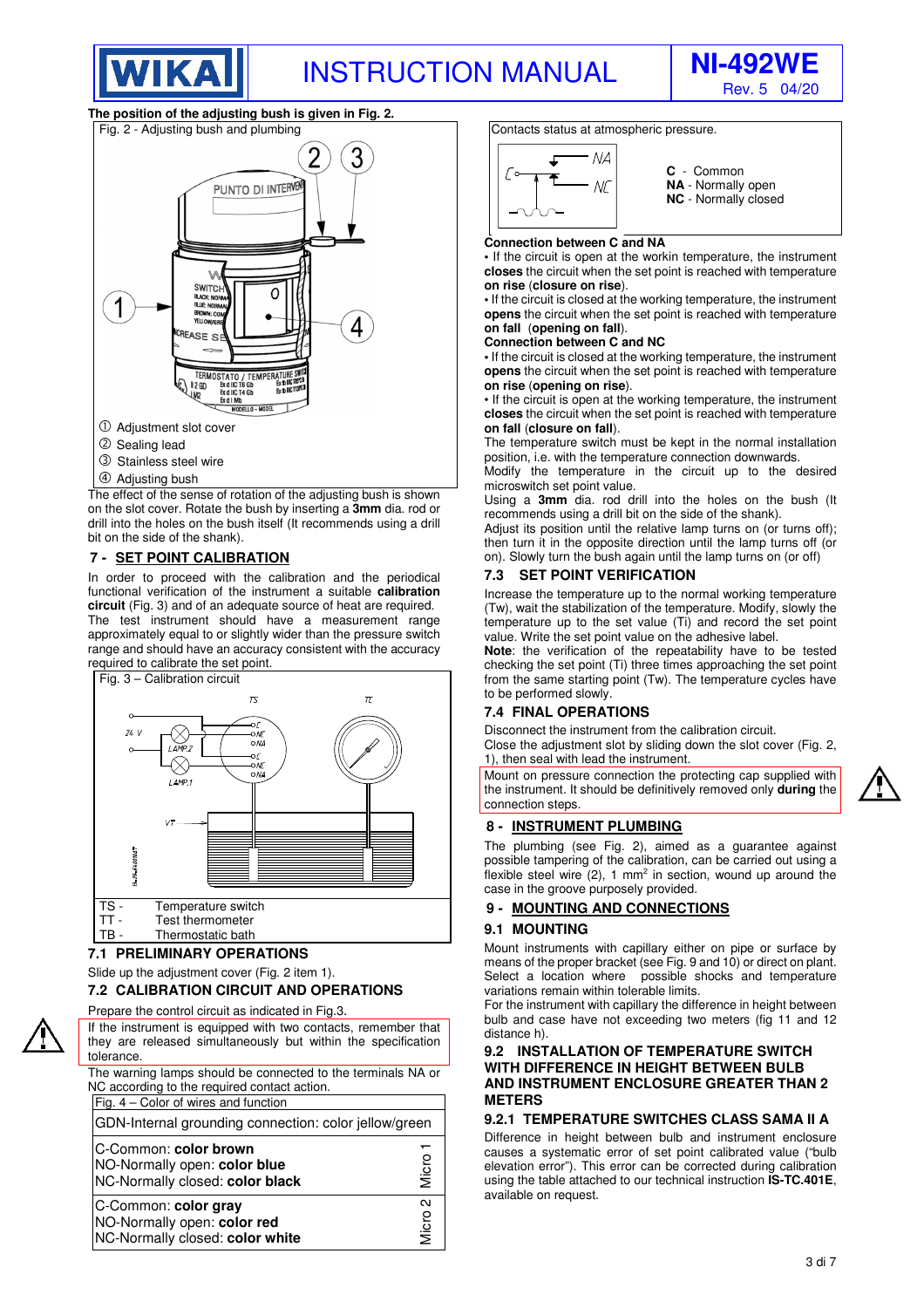



## **9.2.2 TEMPERATURE SWITCHES CLASS SAMA II C**

Difference in height between bulb and instrument enclosure when installed **must not exceed** two meters.

With a difference of two meters the set point value fixed during the calibration may be affected by a maximum error of 1.5°C. This error depending on the normal reference temperature, the working temperature and the set point. For further clarification request **IS-TC.401E**.

#### **9.3 BULB AND CAPILLARY**

With reference to figure 5 unscrew the fitting (3) from the seal press (2) and slide it off from the bulb (5).



Mount the fitting (3) on the thermowell (4) and tighten it using the appropriate key. Rid the capillary from the armored by pulling the bulb (5) with one hand while holding the stuffing nut with the other (2).

**Insert** the bulb (5) into the thermowell (4) after covering it with the paste to improve the transmission of heat.

**Verify** that the bulb touches the bottom.

**Insert** the PTFE seal with the relative stainless steel washers into the fitting (3).

**Screw** the seal press (2) onto the fitting (3) taking care not to bend the capillary and relative sheath and tighten until the PTFE seal is tight on the capillary tube.

**Run** the capillary protected by the armor in the established direction, avoiding tight bends, and block using the stainless steel bands. If a large amount of capillary remains this should be rolled up and fixed tightly. The coil must not have a diameter of less than 200 mm.

#### **9.4 TEMPERATURE SWITCHES WITH HELICAL BULB**

The temperature switch has to be installed protecting the sensing element (bulb) against heat radiation and accidental bumps .



## **9.5 ELECTRICAL CONNECTIONS**

It is recommended to carry out the electrical connections according to the applicable standards. In case of flameproof or intrinsic safety instruments see also the standards IEC/EN-60079-14. The following mounting arrangements are possible.

## **9.5.1 MOUNTING WITH CORD CABLE**

Run the cable so that it cannot be easily damaged (e.g. due to too narrow bends, heat sources) and strain it.

Mount, if provided, the external ground device on the electrical connection of the instrument.

The external ground screw is obligatory for flameproof constructions.

This device is to be threaded on while holding the electrical connection steady with a 27 mm wrench on hex, until it reaches the bottom of the thread (Fig. 7).



#### **9.5.2 MOUNTING WITH CABLE PROTECTED BY FLEXIBLE TUBING**

Mount, if provided, the external ground device on the electrical connection of the instrument. This device is to be threaded on, while holding the electrical connection steady with a 27 mm wrench on hex, until it reaches the bottom of the thread (fig. 8).

The external ground screw is obligatory for flameproof constructions.

If the flexible tubing is fitted with a male thread, apply a nipple to the electrical connection.

**CAUTION:** the adaptor is to be threaded on while holding the electrical connection steady with a 27 mm wrench on hex (fig.8)





**DO NOT TURN** 

## **9.5.3 MOUNTING WITH CABLE PROTECTED BY METAL TUBING**

**CAUTION:** mounting with cable protected by metal tubing is to be carried out avoiding any torque on the electrical connection while assembling the various fittings.

In order to make easier the instrument removal for check and calibration it is advisable to apply on the instrument a junction box provided with terminals.

**CAUTION:** accessories used for installation have to be certified according to standards EN or IEC

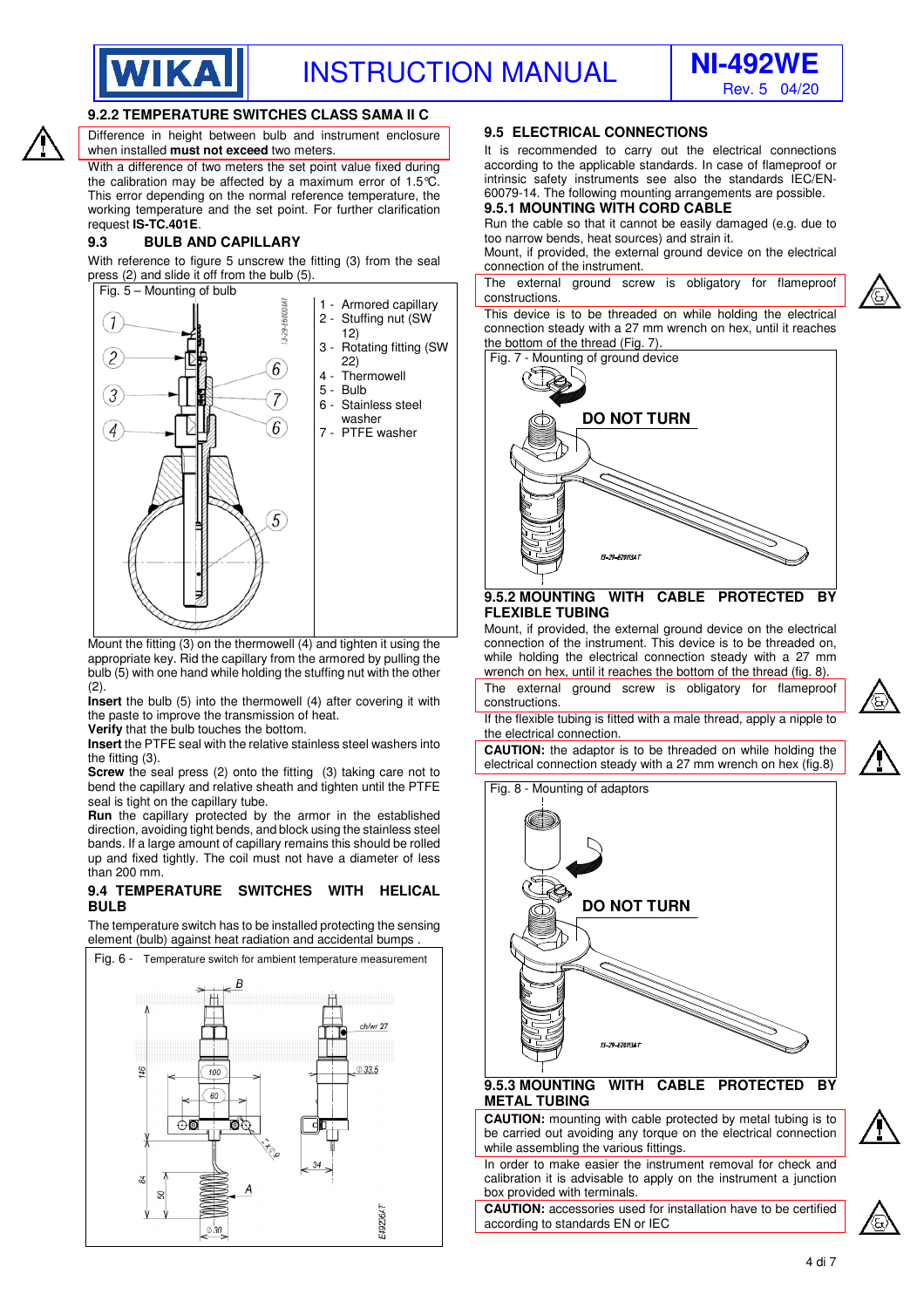



## **9.5.4 MOUNTING INSTRUMENT WITH JUNCTION BOX**

Models with junction box have three cable entries, a terminal block with three/six terminals, a terminals identification plate, an internal and external grounding connections.

The terminals are identified as follows:

| Identification No. | Function        | Micro No. |
|--------------------|-----------------|-----------|
|                    | Common          |           |
| 2                  | Normally Open   |           |
| 3                  | Normally Closed |           |
|                    | Common          |           |
| 5                  | Normally Open   |           |
| 6                  | Normally Closed |           |

Mounting with cable protected in metal tube is to be carried out so as to prevent possible condensate from entering the junction box.

The junction box is to be surface mounted using the bracket suppiled with it.

**Warning:** Instruments with aluminium enclosure. The

instrument must be protected against accidental impacts of the housing.

The instrument is supplied with two protective earthing connections, one inside and one outside the enclosure.

The connection provide effective connection of a conductor with a cross-sectional area of at least 4 mm2

**CAUTION:** fittings used for the electrical connection of the flameproof instruments shall be certified according the IEC or EN standards and shall guarantee instrument degree of protection (IP66)

**CAUTION:** cable entries not used **must** be plugged and sealed with the plugs provided so as to prevent raining water or other from entering the junction box. **In case of flameproof instruments these plugs, if not correctly mounted and blocked to prevent their removal, do NOT guarantee the mode of protection Ex-d**. Furthermore, in order to guarantee the degree of protection IP65 and the non-loosening of Conduit Seal or packing gland, **it is prescribed** to seal the threads of connection with the same anaerobic sealant used for the plugs. For instance, a sealant like Loctite ® 648 can be applied on the thread of plugs, Conduit Seal or packing gland before screwing them on the box.



#### **9.6 WIRING**

The multicore cable used for electric wiring has a 7 mm OD silicone sheat for one contact models, 8 mm OD for two contact models. Each wire has a section of  $0.5$  mm<sup>2</sup> (20 AWG) and is silicone insulated. Wires ends are factory tinned. The colour of insulator defines the contact function (see Fig. 4 and stampings on slot cover).

#### **Before starting wiring, check that electric lines are not powered.**

The instrument is to be grounded **according to applicable electrical codes**. Make use of the internal yellow-green wire and, if the cable is not protected by metal tubing, connect the external screw of the groundig device supplied with the instrument.

Should the instrument be fitted with junction box, make sure that no deposits or wire ends remain inside the box. Tightening and blocking the cover as the wiring of the junction box is finish

**Warning:** The intrinsic safety instrument may be equipped with micro switches SPDT or DPDT. All the electrical connection must be part of intrinsically safe circuits. The entry parameters relevant for intrinsic safety are listed on the nameplate of the instrument.

#### **10 - PUTTING INTO OPERATION**

The instrument starts operating as soon as is energized.

#### **11 - VISUAL INSPECTION**

Periodically check the external condition of the enclosure. In case of flameproof or intrinsic safety instruments, inspections of the electrical installation are to be carried out also according to customer procedures and at least in accordance with Standard IEC/EN-60079-17.

The flameproof and the intrinsic safety instruments, installed in explosive atmospheres for the combustible dust presence, must be periodically cleaned up externally in order to avoid dust accumulating.

## **12 - FUNCTIONAL VERIFICATION**

This will be carried out according to the Customer's control procedures and as minimum yearly if used as an alarm of max temperature.

The instruments can be verified on the plant if installed as illustrated in Fig. 11,12 and 13.

To avoid any risk it is recommended check the set point on site without open the cover of the junction box, without dismount the cable gland, without unplugging the power cable.

The flameproof or intrinsic safety instruments may be checked on site only if apparatus suitable for explosive atmosphere are used.

If this is not the case it is necessary remove the instrument from the plant and carry out the verification in a testing room.

If the verification of the set point is performed unplugging the power cable from the terminal block it is recommended power off the instrument to avoid any electrical hazard

#### **WARNING: Instrument series TXA, flameproof.**

Before open the cover of the junction box or the cable gland check the absence of explosive atmosphere and check that the instrument is **de energized**

Verification consists in **check the calibration value** and possibly regulating the adjustment bush (see §6) that is separate from the electrical compartment.

## **13 - STOPPING AND DISMOUNTING**

Before starting the following operations, **ensure** that plant and equipment have been put in **conditions** allowing to carry out them safely

#### Remove the power supply (signal) from the electrical line. **With reference to Fig 5,11 and 12.**

Loosen and remove the seal press being careful not to bend the capillary and protective sheath (Fig.4).

Warning: Do not touch the bulb and the parts in contact with the thermowell if hot.

Loosen and remove the fitting (3) then extract the bulb (5) from the thermowell (4) holding it by the capillary tube (1), without bending it.

#### **WARNING: Instrument series TXA, flameproof.**

Before open the cover or the cable gland of the junction box check the absence of explosive atmosphere and check that the instrument is **de energized**.



Remove cover from junction box and disconnect wires from terminals and grounding screws.

Remove the screws fixing the box to the panel (or pipe) and remove the instrument taking care to slide electric conductors out from the case

Mount the cover of the junction box. Insulate and protect cables around, if any. Temporarily plug the thermowell

In case of flameproof or intrinsic safety instruments, it is recommended to follow, at least, the standard IEC/EN-60079-17 for the withdrawal from service of electrical apparatus.

#### **14 - DISPOSAL**

The instruments are mainly made of stainless steel and aluminium and therefore, once the electrical parts have been dismounted and the parts coming into contact with fluids which could be harmful to people or to environment have been properly dealt with, they can be scrapped.











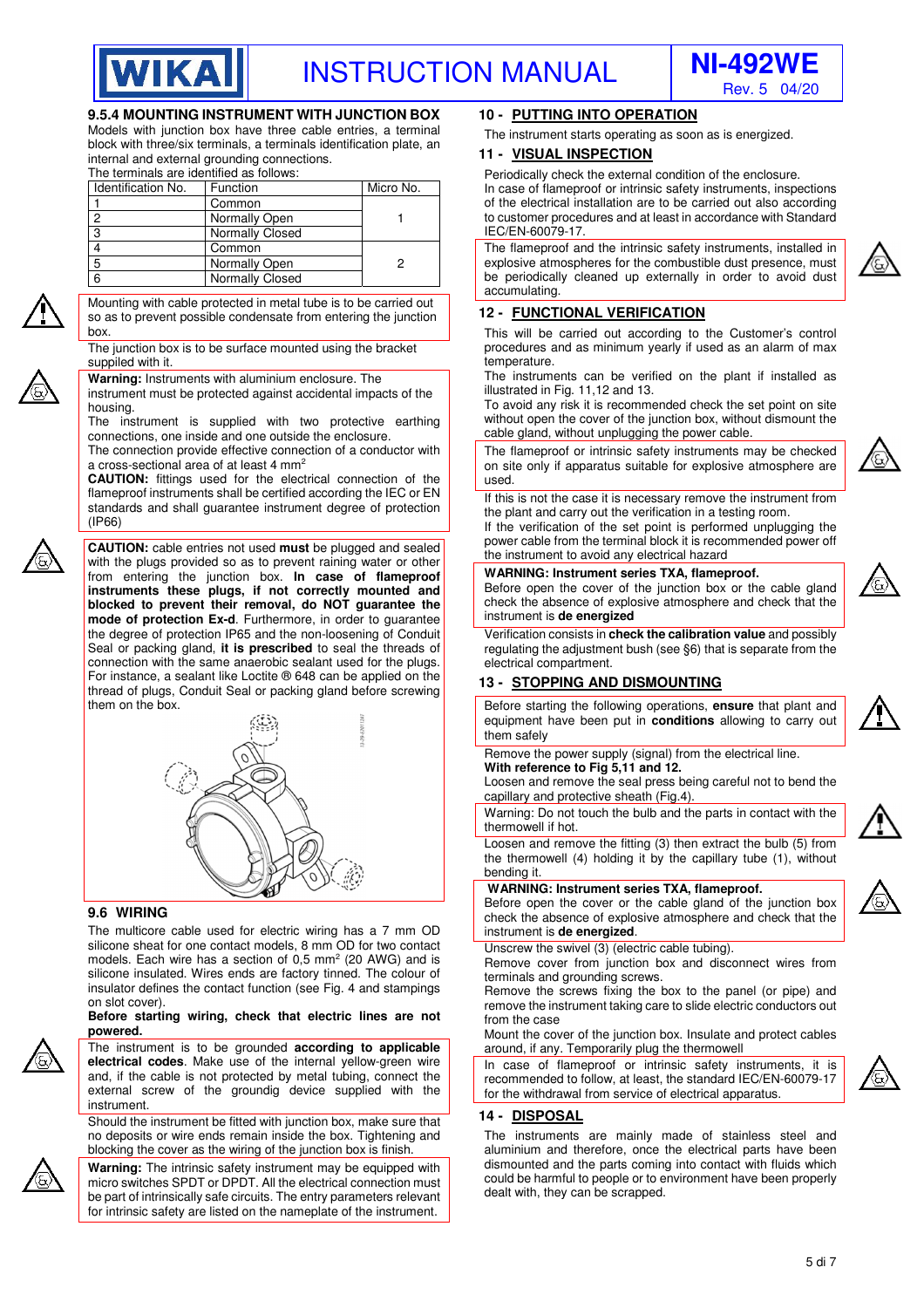



## **15 - TROUBLE SHOOTING**

**IMPORTANT NOTE: operations involving replacement of essential components must be carried out at our workshop, especially for instruments with flameproof certificate; this is to guarantee the user the total and correct restoration of the product original characteristics.** 

| <b>MALFUNCTION</b> | <b>PROBABLE CAUSE</b>                                                                                                                 | <b>REMEDY</b>                                                                                                                      |
|--------------------|---------------------------------------------------------------------------------------------------------------------------------------|------------------------------------------------------------------------------------------------------------------------------------|
| Set point shift    | Deposits on thermowell or bulb<br>Filling fluid leakage                                                                               | ■ Check and clean surfaces<br>Replace the instrument                                                                               |
| Slow response      | Deposits on thermowell or bulb                                                                                                        | ■ Check and clean surfaces                                                                                                         |
| No actuation       | Loosened electrical joints<br>Interrupted or short-circuited electrical line<br>Microswitch contacts damaged<br>Filling fluid leakage | ■ Check all electrical joints<br>■ Check the conditions of the electrical line<br>Replace the instrument<br>Replace the instrument |
| Undue actuation    | Accidental shocks<br>Interrupted or short-circuited electrical line                                                                   | ■ Modify the mounting<br>■ Check the conditions of the electrical line                                                             |